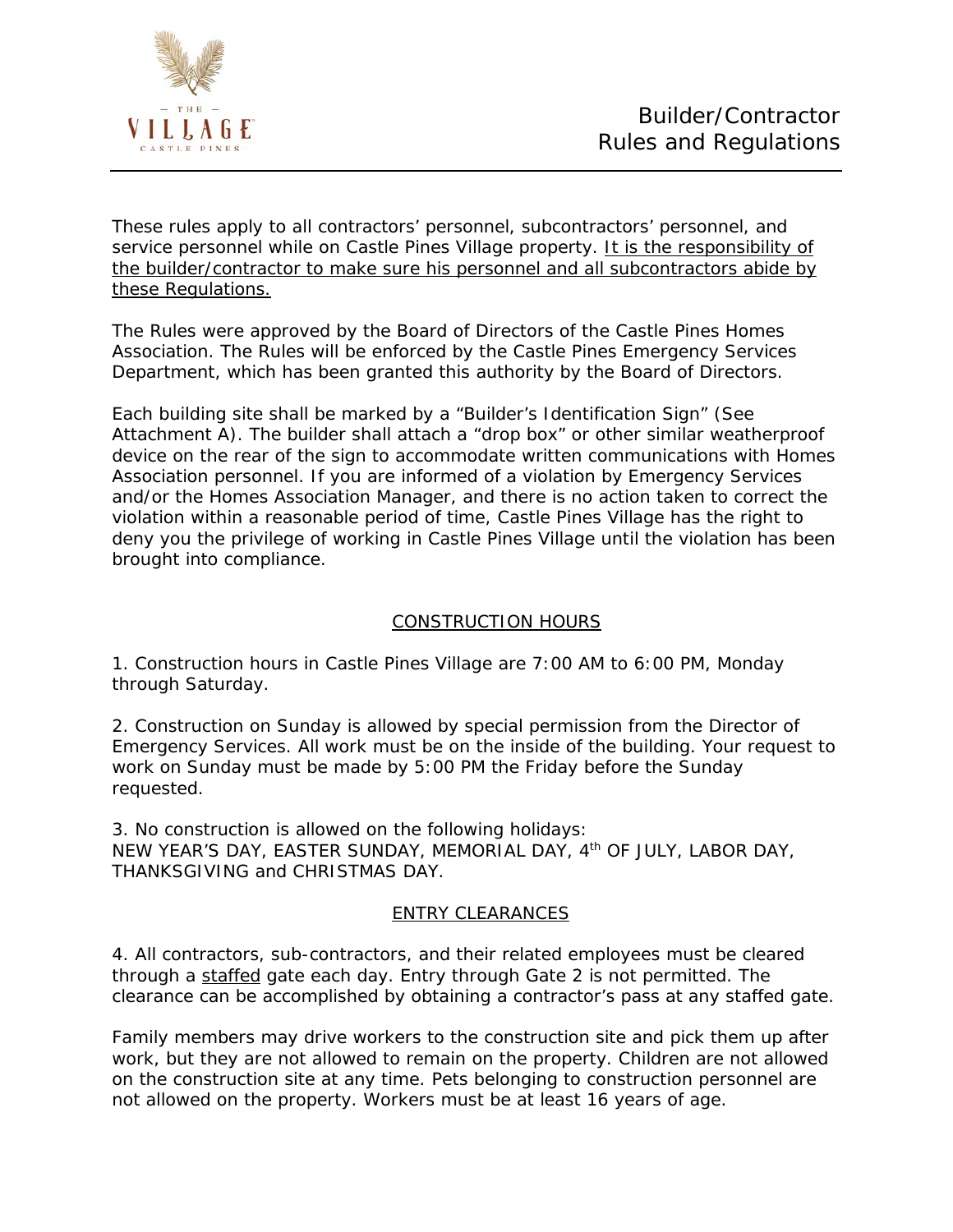## MOTOR VEHICLES/SPEED LIMITS

5. All vehicles driven in Castle Pines Village must comply with the Colorado Model Traffic Code. All drivers must have on their person a current, valid driver's license, vehicle registration, and proof of insurance. Periodic checks for these items will be conducted. For those persons who do not have the required items, their vehicles will be denied access to Castle Pines Village.

6. Unless otherwise posted, the speed limit in Castle Pines Village is twenty-five (25) miles per hour. The speed limits must be obeyed. Non-residents who receive a Notice of Violation for speeding are subject to the following assessment:

| 6-19 MPH over the posted speed limit         | 1st Offense-- \$56.00<br>2nd Offense - \$112.00<br>3rd Offense - \$336.00  |
|----------------------------------------------|----------------------------------------------------------------------------|
| 20-24 MPH over the posted speed limit        | 1st Offense - \$112.00<br>2nd Offense - \$224.00<br>3rd Offense - \$672.00 |
| 25 MPH or higher over the posted speed limit | Mandatory Appearance Before<br>the Enforcement Committee                   |

Any non-resident who receives three Notices of Violation under these Rules and Regulations within a one-year period shall have his/her driving privileges revoked within the Village.

## PARKING

7. All roads must be open for snow removal/emergency equipment at all times. Parking is permitted on local streets and cul-de-sacs, but the vehicles must park on the construction side of the street only with all tires on the paved road surface only. Parking in front of a residence driveway or turning around using a residence driveway is not allowed at any time. It is the Contractor's responsibility to provide parking on the construction site. Parking in any other locations permitted only with specific prior approval of the Chief of Emergency Services.

8. Generally, construction vehicles (trucks, vans, cars, trailers, etc.) are not to be left in Castle Pines Village overnight. If it becomes necessary to leave a vehicle at the site over night, you must obtain permission from the Chief of Emergency Services and the vehicle must be parked on the site, not on the street.

### **PARKING AT A CONSTRUCTION SITE MUST BE LIMITED TO WHAT CAN BE PARKED ON THE SITE OR THE PROPERTY SIDE OF STREET WITHOUT OBSTRUCTION TO THE ROADWAY.**

**THIS REGULATION WILL BE STRICTLY ENFORCED BY THE EMERGENCY SERVICES DEPARTMENT. CONTRACTORS WILL BE RESPONSIBLE FOR ANY TOWING FEES AND FINES IMPOSED AS A RESULT OF IMPROPER PARKING.**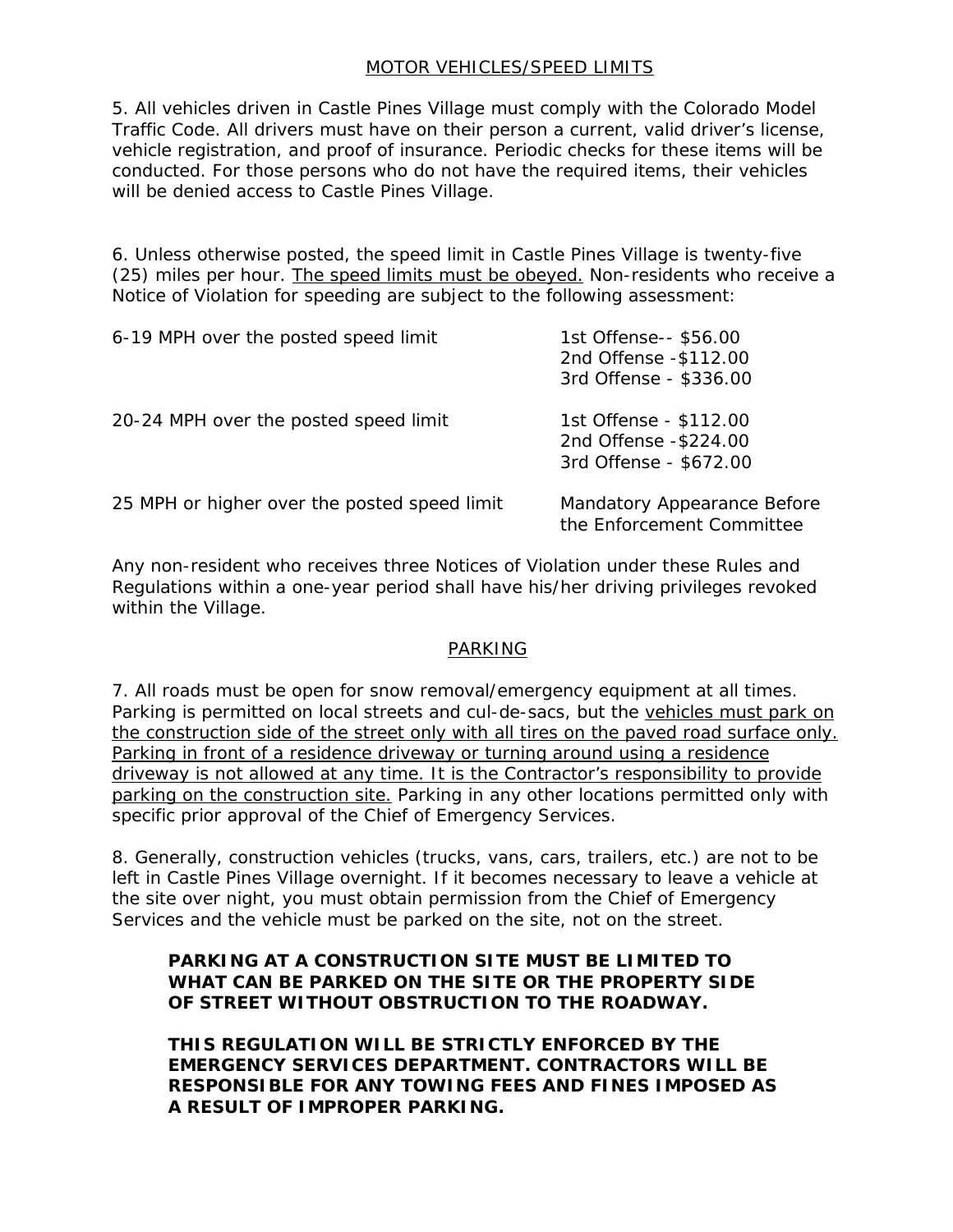# TRASH/SCRAP MATERIAL

9. All trash, refuse, scrap materials, and construction debris of any kind must be contained within the construction site, and shall not be permitted to be blown or otherwise conveyed onto any street or adjacent property. It shall be the Builder's responsibility to ensure that his construction activities, including subcontractors, do not violate this regulation. Repeated violations can and will result in a shut down of the construction site, and the loss of the privilege of working Castle Pines Village.

Builders shall keep their construction sites in a neat and orderly condition at all times. Work areas shall be kept free of discarded boxes, plastic, cans, bottles, lunch bags, food, Styrofoam containers, cartons, empty cement bags or any other such materials. Construction sites shall be cleaned up at the end of each working day.

The Contractor must provide a **COVERED trash/scrap container** for each construction site as approved on the Site Plan. The container should be at least 4' wide, 4' high and 8' in length. The cover must be ventilated, and must be in place when the container is not in use. At foundation stage, a trashcan for laborgenerated trash (lunch sacks, paper cups, etc.) must be in place on site. A commercial dumpster must also be in place from start of framing through C.O.

The containers must be emptied by the Contractor whenever the container becomes full (NOT OVERFLOWING). Large amounts of trash SHALL NOT be left in the containers over the weekend.

Dumping of trash/scrap materials of any kind is not allowed in Castle Pines Village.

## **UTILITIES**

10. Contractors will use only the utilities provided on the site on which they are working. Accessing utilities from other site without written permission of the owner of the site constitutes trespassing, and violators may be charged accordingly. Likewise written permission of the owner must be obtained to access across another property, encroach, store material, or park on another lot (See  $#15$ ).

### **If any telephone, TV cable, electric, gas, water, etc., lines are cut, the responsible contractor must report the accident to Emergency Services (3O3-688-6446) immediately, and they must also call the utility company involved.**

## HAZARDOUS SPILLS

11. Operators of vehicles are required to ensure that they do not spill any damaging materials in the community. Operators are responsible for cleaning up any spills immediately. The cost of any clean up done by Castle Pines Village personnel will be billed to the responsible party.

# **IN ACCORDANCE WITH CURRENT HAZARDOUS MATERIALS REGULATIONS YOU MUST REPORT ANY SPILLS TO EMERGENCY SERVICES (303) 688-6446 IMMEDIATELY.**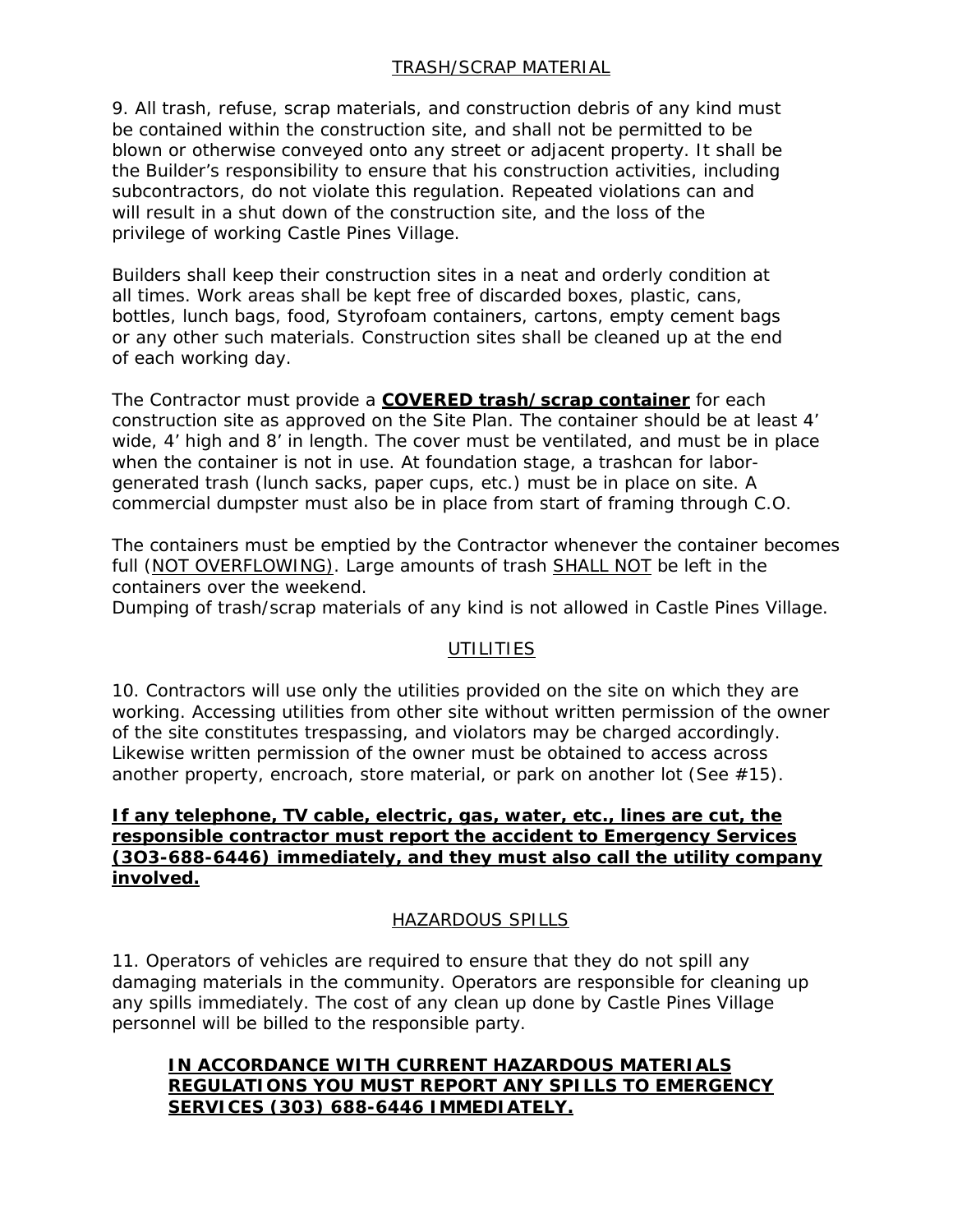#### NOISE

12. Loud radios, stereos, or other such noise are not permitted within Castle Pines Village. Normal radio levels are acceptable if used within an enclosed structure. Do not mount radios or speakers on vehicles or outside of homes under construction.

### DAMAGE TO PROPERTY

13. If a tree or scrub oak is found to be damaged as a result of construction, and the tree or oak dies, or the tree or oak is cut down without authority from the Castle Pines Design Review Committee, the contractor will be fined \$100.00 for each inch in diameter of the tree measured four (4) feet above the ground. If the diameter of the tree or oak is less than one (1) inch, the fine will be \$100.00.

Any damage to the streets and curbs, drainage inlets, street markers, street lights, lot lights, bollards, mail boxes, walls, signs, landscaping, public or private property, etc. will be repaired by the contractor. The Builder or Prime Contractor will be held accountable for any damage by his subcontractors. If the contractor does not promptly repair the damage, the Castle Pines Homes Association may repair the damaged property, and the cost will be billed to the Builder. **Any damage must be reported to Castle Pines Emergency Services immediately.**

### GENERAL REGULATIONS

14. Stockpiling of dirt or material is permitted only in conformance with the approved Site Plan. Dirt which must be removed from a site must be disposed of at a designated fill site or away from Castle Pines Village. Dirt spoil dumped on the property must be clean and free of construction debris. Any deviations from this rule require \written approval of the Design Review Committee (DRC) Administrator.

15. Access for construction from adjacent lot is highly discouraged. The DRC Administrator may allow ingress/egress if adjacent property owner gives his/her permission in writing. Any damage to this property will be the responsibility of the builder. If the builder fails to complete this repair on a timely basis, the Castle Pines Homes Association may affect this repair at the expense of the builder.

16. Dirt, mud, and any other such debris left on the roads in Castle Pines Village caused by construction vehicles or equipment must be cleaned up by the contractor in a timely manner.

17. Washing of construction trucks and other construction vehicles is not allowed in Castle Pines Village. Concrete truck wash out must be on the construction site at the future driveway location or within the building pads as designated on the Approved Site Plan.

18. Excess runoff shall be contained on the construction site. Provisions of the Approved Site Plans and Erosion Control Plans of the Design Review Committee and, Metro District shall be followed at all times. All Builders shall be responsible for the maintenance on a continuous, day-to-day basis, of all tree protection barricades, drainage control devices, and silt fencing for their construction site. Any